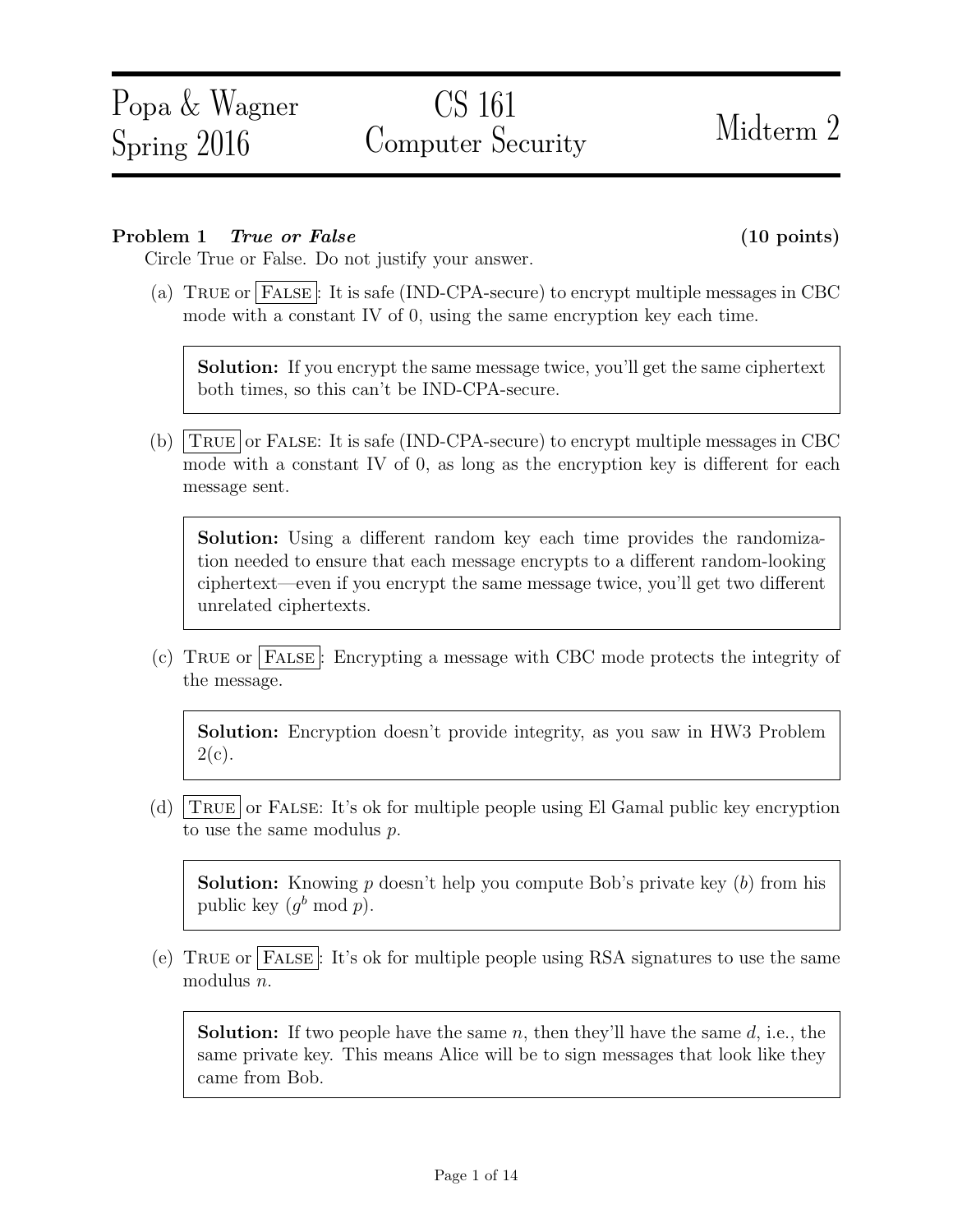### Problem 2 More True or False (8 points)

In this question, H refers to a secure cryptographic hash function and  $len(x)$  is a 128-bit int storing the length of x. You can assume that x and y are at most one million bytes long. Circle True or False. Do not justify your answer.

(a) TRUE or FALSE: Let  $F(x, y) = H(x||y)$ . Given x, y, and  $F(x, y)$ , it is easy for an attacker to find  $x', y'$  such that  $F(x', y') = F(x, y)$  and  $x \neq x'$ .

**Solution:** Just shift the boundary. For instance if  $x =$  builtin and  $y =$ securely, you could use  $x' = \text{built}$  and  $y = \text{insequently}$ .

(b) TRUE or FALSE: Let  $F(x, y) = H(\text{len}(x)||x||y)$ . Given x, y, and  $F(x, y)$ , it is easy for an attacker to find  $x', y'$  such that  $F(x', y') = F(x, y)$  and  $x \neq x'$ .

**Solution:** The input to H is uniquely decodable: given  $\text{len}(x)||x||y$ , x and y are uniquely determined. In other words, if  $\text{len}(x)||x||y = \text{len}(x')||x'||y'$ , then we must have  $len(x) = len(x')$  (since the two input strings match in their first 128) bits), and thus  $x = x'$  and  $y = y'$  (there is no opportunity to shift the boundary, since  $x$  has to have the same length in both input strings).

Thus: if  $x \neq x'$ , then  $\text{len}(x)||x||y \neq \text{len}(x')||x'||y'$  Since H is collision-resistant, this means  $H(\text{len}(x)||x||y) \neq H(\text{len}(x')||x'||y')$ .

(c) TRUE or FALSE: Let  $F(x, y) = H(\text{len}(y)||x||y)$ . Given x, y, and  $F(x, y)$ , it is easy for an attacker to find  $x', y'$  such that  $F(x', y') = F(x, y)$  and  $x \neq x'$ .

**Solution:** The same reasoning as in part (b): the input to  $H$  is uniquely decodable. If two inputs to  $H$  are equal, then  $len(y)$  must be the same in both, and there's no opportunity to shift the boundary.

We felt it was sufficiently clear that  $len(y)$  is a 128-bit int containing the length of y. However, we gave credit for True for students who explicitly wrote "I assume  $len(y)$  is variable-length."

(d) TRUE or FALSE: Let  $F(x, y) = H(x||\text{len}(x)||y)$ . Given x, y, and  $F(x, y)$ , it is easy for an attacker to find  $x', y'$  such that  $F(x', y') = F(x, y)$  and  $x \neq x'$ .

Solution: We gave points to both answers here, based on student feedback.

We can shift the boundary if x is chosen cleverly. Let  $x'$  be arbitrary, and suppose we choose x so that  $x = x'||\text{len}(x')$ . Set  $y' = \text{len}(x)||y$ . Then you can verify that  $x||\text{len}(x)||y = x'||\text{len}(x')||y'$ , so  $H(x||\text{len}(x)||y) = H(x'||\text{len}(x')||y')$ .

However some students pointed out that they interpreted the question as asking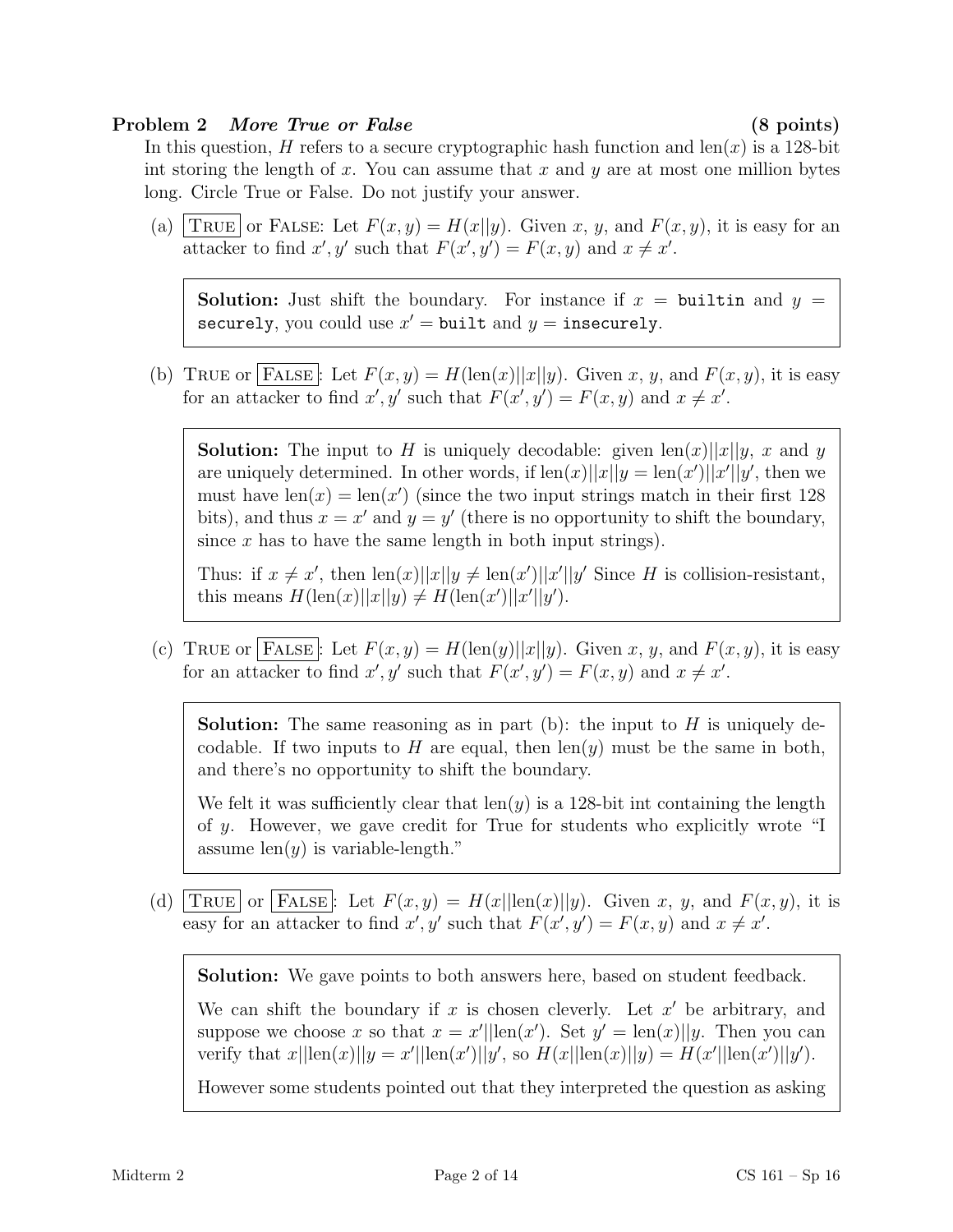whether or not such an attack can always be done, for all  $x, y$ . Indeed, it can't be done for all  $x, y$ ; only for  $x, y$  with a special structure. Therefore, we gave credit for either True or False on this question.

# Problem 3 *Multiple choice* (6 points)

Circle all the options that apply.

- (a) When using the CBC block chaining mode, if the IV is modified by an attacker during transmission (so the correct IV was used during encryption, but the receiver receives the modified value), the recipient can still successfully decrypt:
	- 1. the entire ciphertext
	- 2. none of the ciphertext
	- 3. only the first block
	- 4. all but the first block
	- 5. other set of blocks than above

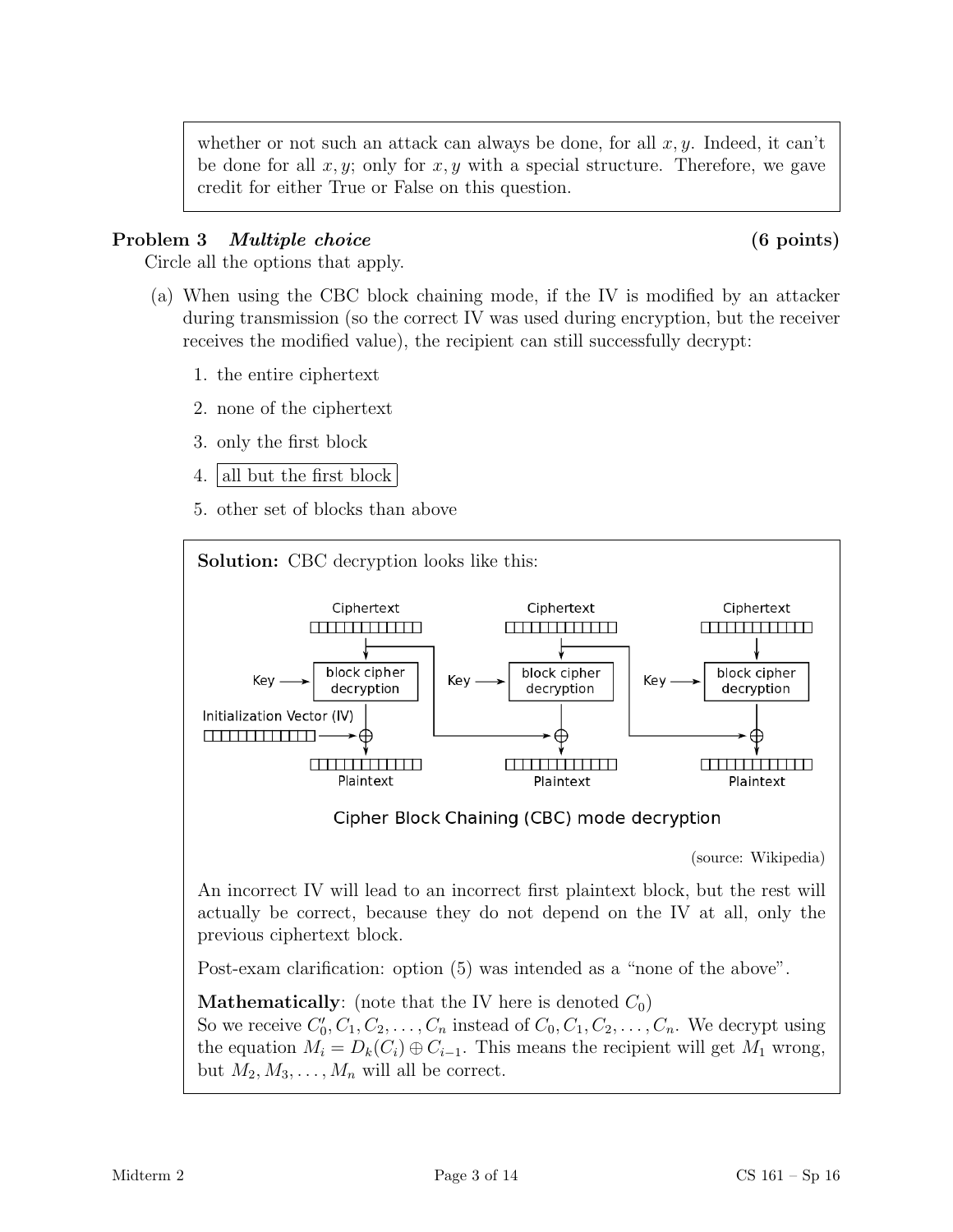- (b) Which of the following are properties of CTR mode?
	- 1. encryption can be parallelized
	- 2. decryption can be parallelized
	- 3. the nonce does not have to be random, as long as it never repeats
	- 4. it turns a block cipher into a stream cipher
	- 5. it is more secure than CBC mode
	- 6. it provides integrity and authentication for the message

Solution: Note: Item 3 was ignored for the purposes of grading, because in lecture we specified that the nonce should be random. Also, the nonce does not actually have to be random, as long as it does not ever repeat for any block encrypted using a given key. (There are two variants of CTR mode, and the requirement on the nonce depends which variant you are using. One variant uses  $C_i = M_i \oplus E_k(IV||i)$ , and for that variant, the IV doesn't need to be random; it just needs to never repeat. Another variant uses  $C_i = M_i \oplus E_k (IV + i)$ ; for that variant, the IV needs to be random, or at least to ensure that you never have  $IV + i = IV' + i'$  for any pair of messages.)

CTR isn't more secure than CBC mode: they're both secure if they are used and implemented correctly. If used and implemented correctly, there are no known attacks on either.

# Problem 4 TLS (16 points)

An attacker is trying to attack the company Wahoo and its users. Assume that users always visit Wahoo's website with an HTTPS connection, using RSA and AES encryption (no Diffie-Hellman). (You may assume that Wahoo does not use certificate pinning if you don't know what that is, you can ignore it.) For each of the following attack scenarios, circle all of the options that an attacker could achieve in that attack scenario.

- (a) If the attacker obtains a copy of Wahoo's certificate, the attacker could:
	- 1. impersonate the Wahoo web server to a user
	- 2. discover some of the plaintext of data sent during a past connection between a user and Wahoo's website
	- 3. discover all of the plaintext of data sent during a past connection between a user and Wahoo's website
	- 4. replay data that a user previously sent to the Wahoo server over a prior HTTPS connection
	- 5. none of the above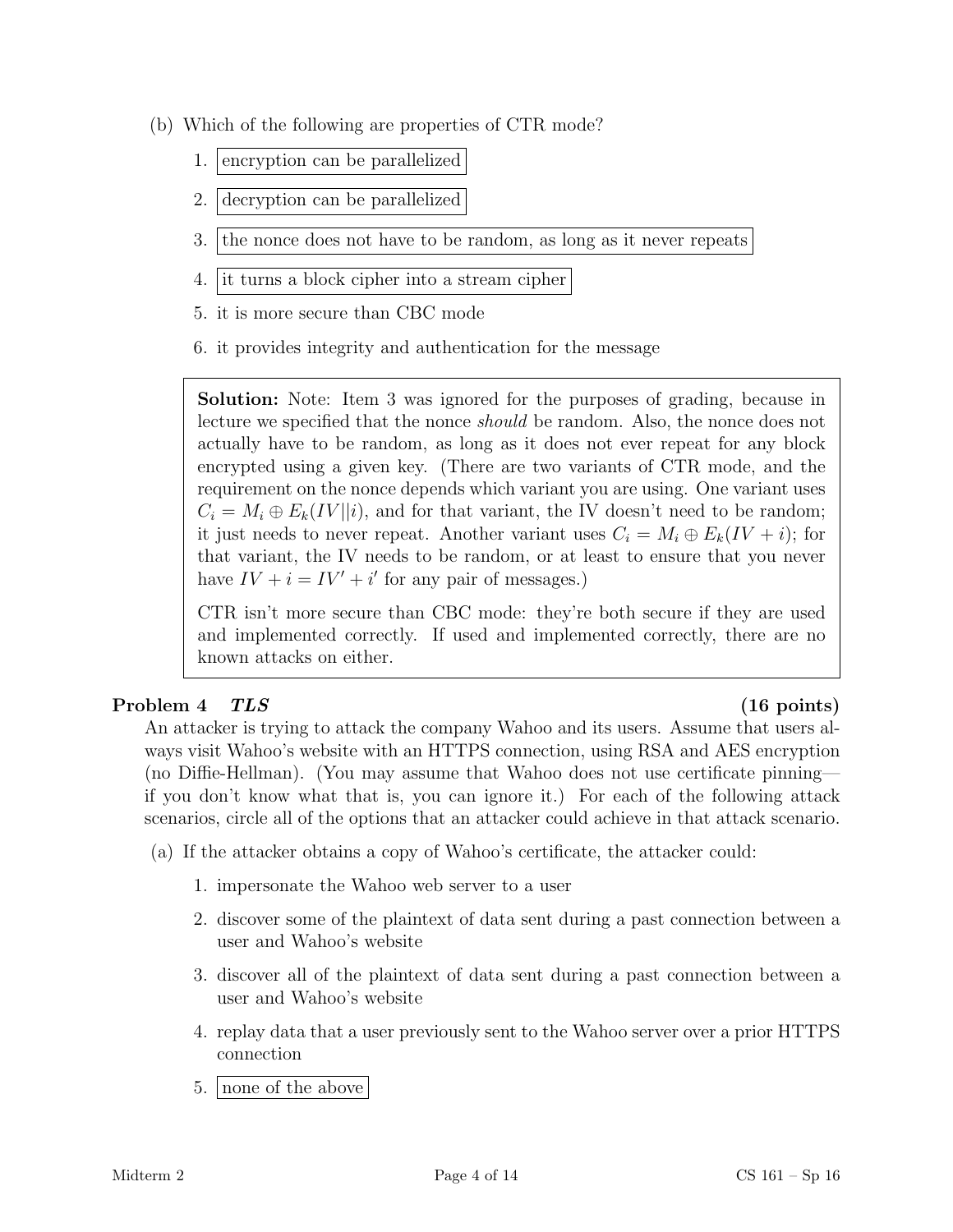Solution: The certificate is public. Anyone can obtain a copy simply by connecting to Wahoo's webserver. So, learning the certificate doesn't help the attacker.

- (b) If the attacker obtains the private key of a certificate authority trusted by users of Wahoo, the attacker could:
	- 1. impersonate the Wahoo web server to a user
	- 2. discover some of the plaintext of data sent during a past connection between a user and Wahoo's website
	- 3. discover all of the plaintext of data sent during a past connection between a user and Wahoo's website
	- 4. replay data that a user previously sent to the Wahoo server over a prior HTTPS connection
	- 5. none of the above

Solution: The attacker can't decrypt past data, because the attacker doesn't learn Wahoo's private key—only the CA's private key. All that the CA's private key can be used for is to create bogus certificates, which can be used to fool the client into thinking it is talking to Wahoo—but doesn't allow learning past data. Replays aren't possible, due to the nonces in the TLS handshake.

- (c) If the attacker is a man in the middle on a HTTPS connection between a user and Wahoo's website, the attacker could:
	- 1. impersonate the Wahoo web server to this user
	- 2. discover some of the plaintext of data sent during this connection
	- 3. discover all of the plaintext of data sent during this connection
	- 4. discover all of the plaintext of data sent during a past connection between a user and Wahoo's website
	- 5. replay data that a user previously sent to the Wahoo server over a prior HTTPS connection
	- 6. none of the above

Solution: TLS is secure against man-in-the-middle attacks.

(d) Suppose the attacker obtains the private key that was used by Wahoo's server during a past connection between a victim and Wahoo's server, but not the current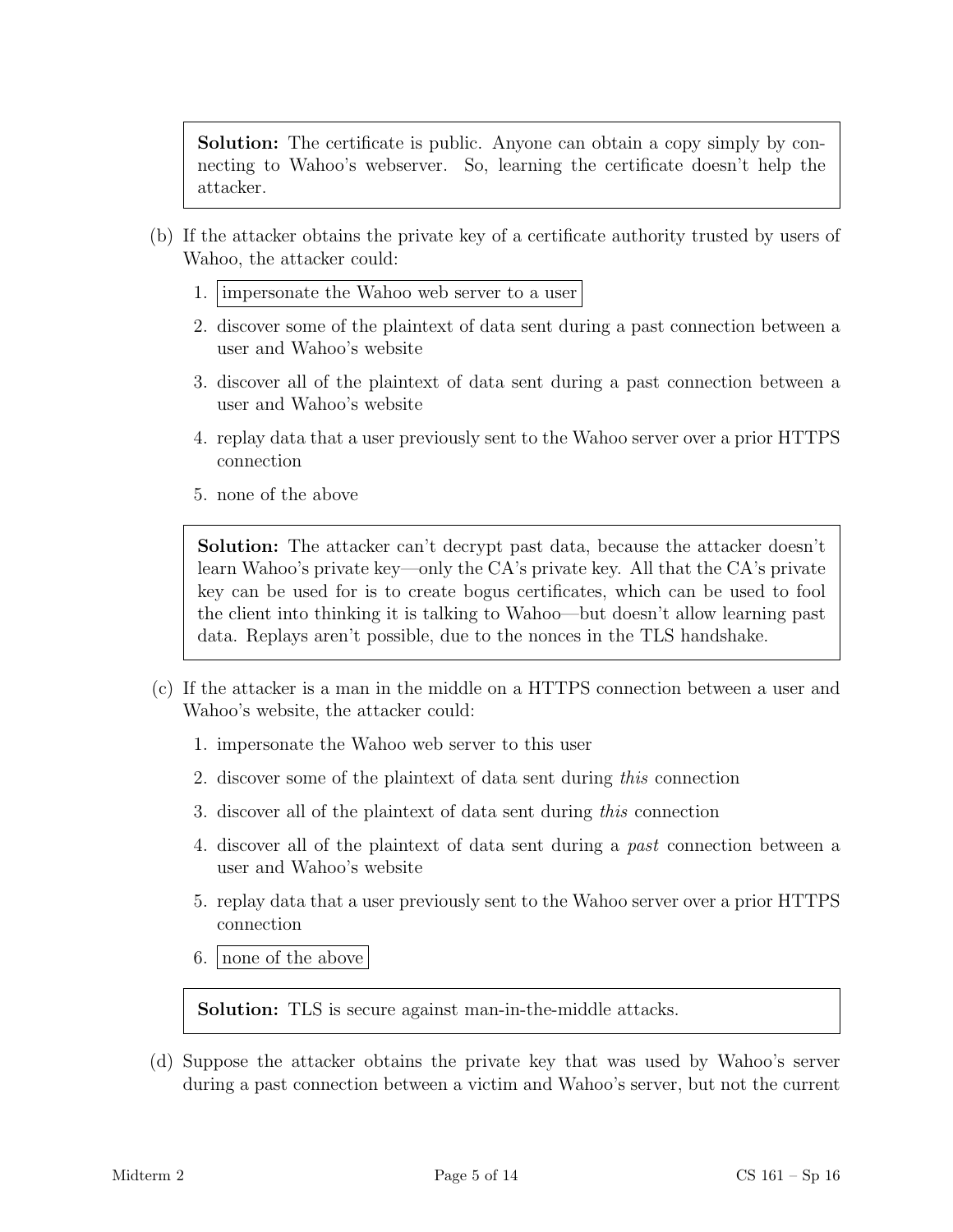private key. Also, assume that the certificate corresponding to the old private key has been revoked and is no longer valid. This attacker could:

- 1. impersonate the Wahoo web server to this user
- 2. discover all of the plaintext of data sent during a current connection (one where the current private key is used) between a user and Wahoo's website
	- 3. discover all of the plaintext of data sent during a past connection (one where the old private key was used) between a user and Wahoo's website
- 4. none of the above

Solution: Since the server is using RSA, an attacker who learns the RSA private key can decrypt past sessions (the attacker can decrypt to learn the premaster secret, derive the symmetric keys, and decrypt all of the data). This can't be used to impersonate the Wahoo server, because the attacker doesn't have a valid certificate for the RSA public key that was compromised.

# Problem 5 *Iliad Identification Integrity scheme* (15 points)

Jeff is hired by the big computer company, Iliad, to do a security review of their devices. All of Iliad's devices are assigned a unique identification number. Iliad's devices use the Iliad Identification Integrity  $(I^3)$  scheme to protect the integrity of identification numbers. Each of Iliad's devices has a unique key K embedded in the hardware that can only be used for verification with the  $I<sup>3</sup>$  scheme and can't be extracted by any means. In the  $I<sup>3</sup>$  scheme, when the device is manufactured, it does the following:

- 1. Generate a random 16-byte identification number N. Output N via a direct physical link to the factory machine.
- 2. Generate a random 16-byte IV .
- 3. Define the plaintext  $P$  to be  $N$  followed by 16 zero-bytes. Encrypt  $P$  with AES-CBC using the IV and device's embedded key  $K$ , resulting in ciphertext  $C$ .
- 4. Store N, IV , and C on the device's flash storage.

When Iliad's products are powered up, they will obtain  $N$  as follows:

- 1. Read  $IV$  and  $C$  from flash storage.
- 2. Decrypt C using IV and embedded key  $K$ , to get the plaintext  $P'$ .
- 3. If the last 16 bytes of  $P'$  are 0 and the first 16 bytes of  $P'$  match the N stored in flash, return  $N$ . Otherwise, signal an error.

The flash storage has no other protections, and an attacker could potentially tamper with the data stored on flash.

Answer the following questions.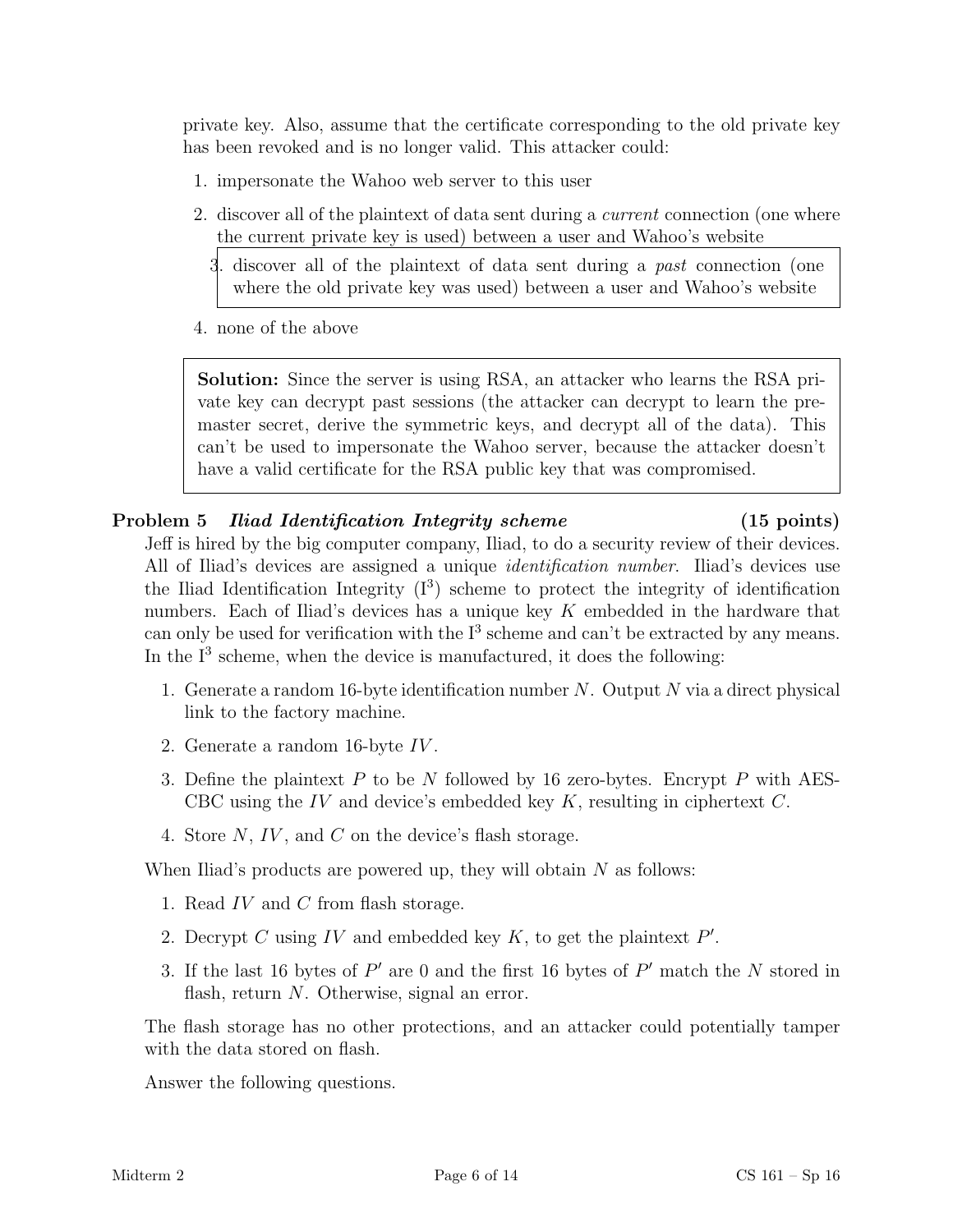(a) Jeff has a hunch that the scheme does not actually protect the integrity of N. Briefly, what's the reason for Jeff's hunch? One sentence should be enough.

Solution: Encryption doesn't provide integrity.

(b) Upon further investigation, Jeff determines that the  $I<sup>3</sup>$  scheme is in fact insecure. Describe how you can modify  $N$ ,  $IV$  and  $C$  to have the verification process accept at least one other N.

### Solution:

The original encryption process is:

$$
C_1 = E(IV \oplus N)
$$

$$
C_2 = E(C_1 \oplus 0)
$$

Therefore you also know:

$$
D(C_1) = IV \oplus N
$$

$$
D(C_2) = C_1
$$

According to the problem statement "key K embedded in the hardware can only be used for verification with the I scheme and can't be extracted by any means." Therefore, you are not allowed to compute any  $E()$  or  $D()$  with inputs other than the ones above as part of your solution. Additionally, your modifications must maintain the following invariants to be accepted by the verification process as described:

$$
0 = D(C'_2) \oplus C'_1
$$
  

$$
N' = D(C'_1) \oplus IV'
$$

The following answers are definitely correct:

Modified value of  $N = N'$  (where N' can be arbitrary  $\neq N$ ) Modified value of  $IV = IV \oplus N \oplus N'$ Modified value of  $C = C$ Alternate answer: Modified value of  $N = N \oplus X$  (X can be anything other than 0) Modified value of  $IV = IV \oplus X$ Modified value of  $C = C$ Alternate answer: swap  $N$  and  $IV$ , leave  $C$  unchanged.

<sup>(</sup>c) Jeff now needs to recommend a change to the scheme to make it secure, so that Iliad won't lose face. Describe a change to the  $I<sup>3</sup>$  scheme so that it will actually protect the integrity of N.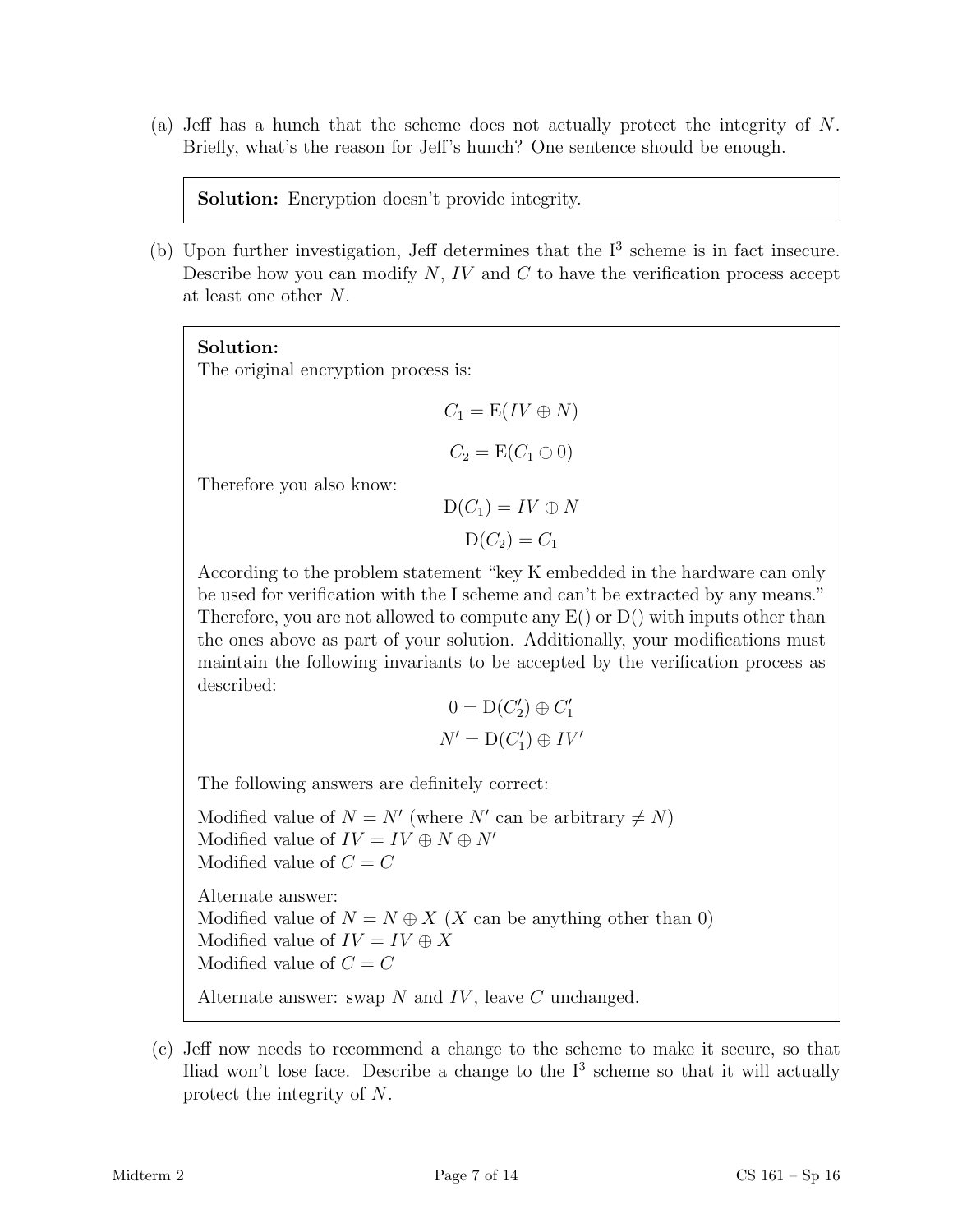**Solution:** Store a MAC of N, instead of encrypting.

Or: store  $N, \text{MAC}_k(N)$ .

Or, you could use a digital signature. You'd need to modify the key generation / key handling to make it work. The factory could generate a RSA keypair (needs to be unique for each device), embed the public key in hardware (so it can't be changed), and store  $N$  and a signature on  $N$  in the flash memory of the device. Then the device can verify using the embedded public key.

# Problem 6 Name confidentiality in Project 2 (12 points)

Jamie is working on Project 2 (Part 1) and had several ideas for how to keep the filename secret. Jamie will store the file at id i, where i is computed from the filename  $n$  in some way. For each approach listed below, circle either "secure" or "broken" according to whether it would meet the requirements for filename confidentiality from Project 2 or not.

You can assume CBC mode encryption uses a symmetric key that is generated and stored securely and not known to the attacker. H represents the SHA256 cryptographic hash function. Don't justify your answer.

(a) SECURE or BROKEN :  $i = n$ .

Solution: Reveals the name to the storage server.

(b) SECURE or BROKEN:  $i = H(n)$ .

**Solution:** Not secure when n has low entropy, due to dictionary attacks. See the Project 2 Part 1 solutions for more explanation.

(c) SECURE or BROKEN: i is a RSA signature on n, using Jamie's private RSA key.

**Solution:** Not secure, since the attacker can test a guess at n using the verification algorithm and Jamie's public key. See the Project 2 Part 1 solutions for more explanation.

(d) SECURE or BROKEN: Encrypt n using AES in CBC mode, with all-zeros IV, and use the resulting ciphertext (excluding the IV) as  $i$ .

Solution: Not secure, since the first 16 bytes of the ciphertext depends only on the first 16 bytes of  $n$ . Consequently, it is vulnerable to chosen-name attacks. See the Project 2 Part 1 solutions for more explanation.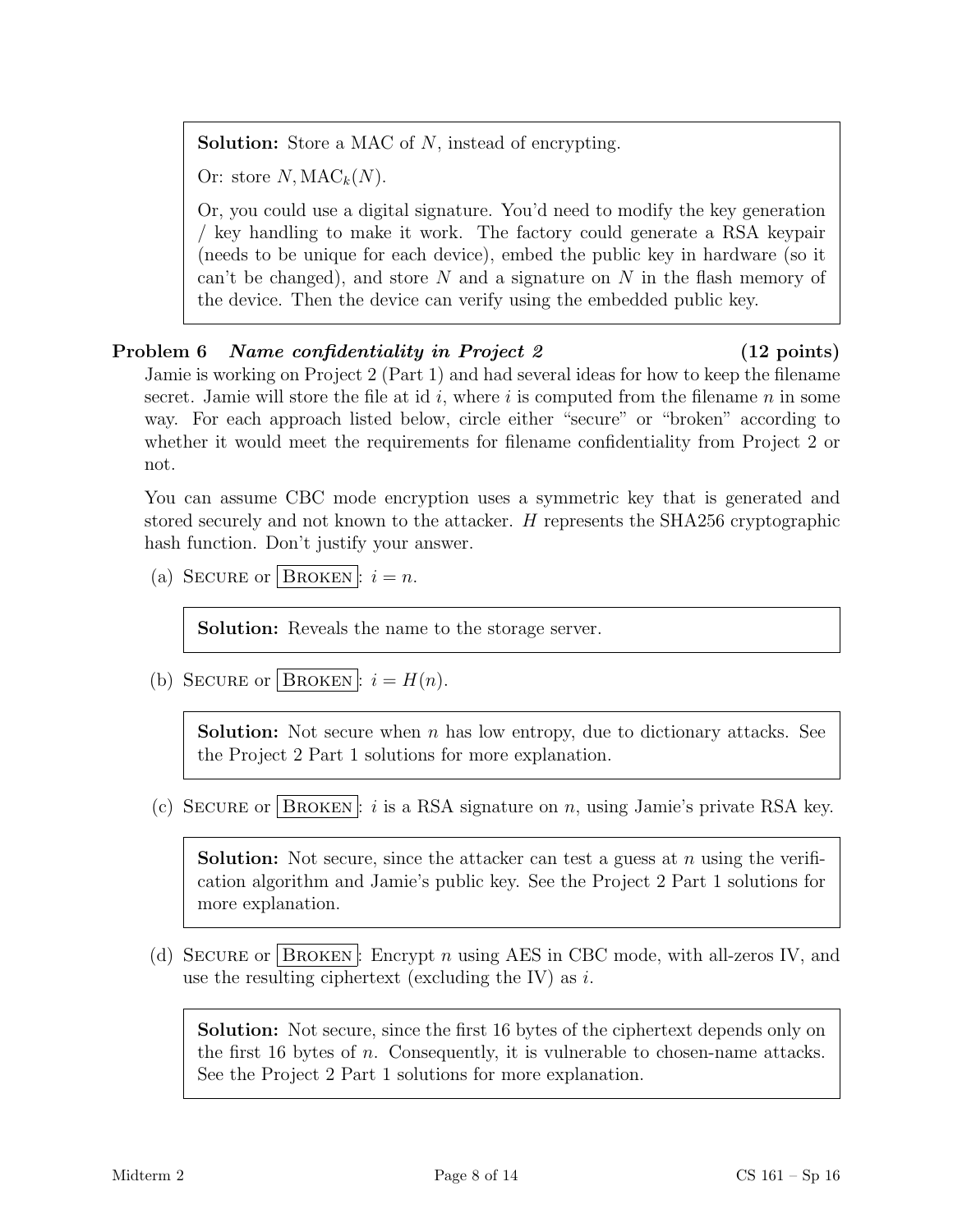(e)  $\lvert$  SECURE  $\lvert$  or  $\lvert$  BROKEN : Encrypt n using AES in CBC mode, with all-zeros IV, and use the last 16 bytes of the resulting ciphertext as  $i$ .

Solution: We gave full credit for both Secure and Broken.

This is equivalent to AES-CBC-MAC with a single key (like AES-EMAC, but without the final computation using the second key). As Prof. Popa mentioned in lecture, AES-CBC-MAC is not secure when used with variable-length messages (as the case here). See also [the Wikipedia page on CBC-MAC](https://en.wikipedia.org/wiki/CBC-MAC#Security_with_fixed_and_variable-length_messages) for more explanation. As a result, there is a complicated attack that can be used to defeat name confidentiality, if there is no restriction on the characters in filenames.

However, it was pointed out that in Project 2 we promised that filenames would use only alphanumeric characters. As a result, that attack wouldn't be possible, within the filename constraints listed in Project 2. Therefore, we decided to give credit for both answers.

(f) SECURE or BROKEN: Encrypt n using AES in CBC mode, with all-zeros IV, and let j denote the resulting ciphertext. Use  $i = H(j)$ .

**Solution:** Secure, because  $j$  has high entropy, and hashing a high-entropy value is safe (it's not vulnerable to dictionary attacks).

Or, another way to think about it: j depends on both n and k (the AES key), so this is much like  $H(n||k)$ , which is secure, as explained in the Project 2 Part 1 solutions.

# Problem 7 Computing on encrypted data (10 points)

A cool property of some encryption schemes is that they allow you to compute on encrypted data! Let  $\mathsf{Enc}(M)$  denote the encryption of message M. Given  $C_1$  and  $C_2$ (the ciphertexts for messages  $M_1$  and  $M_2$ ), anyone (even without the decryption keys) can compute a ciphertext  $C_3$  that will decrypt to the product  $M_1 \times M_2$ .

The idea is that we want a server in the cloud to do some work for us, but we don't want the cloud to see our data. So we give encrypted data to the cloud (without giving the decryption key to the cloud), and the cloud gives us back the encrypted computation result. Let's figure out how the cloud can perform this computation.

(a) Recall the El Gamal scheme: The El Gamal public key is  $(p, q, h)$ , where x is the private key and  $h = g^x \mod p$ . The encryption of a message M is  $\mathsf{Enc}(M) =$  $(g<sup>r</sup> \mod p, M \times h<sup>r</sup> \mod p)$ , for a random r.

Given only  $C_1 = \text{Enc}(M_1) = (s_1, t_1)$  and  $C_2 = \text{Enc}(M_2) = (s_2, t_2)$  and the El Gamal public key, show how the cloud can compute a ciphertext  $C_3 = \text{Enc}(M_1 \times M_2 \text{ mod } p)$ . In other words, show how the cloud can compute a ciphertext  $C_3$  that will decrypt to  $M_1 \times M_2$  mod p. Show an equation that the cloud can use to compute  $C_3$ :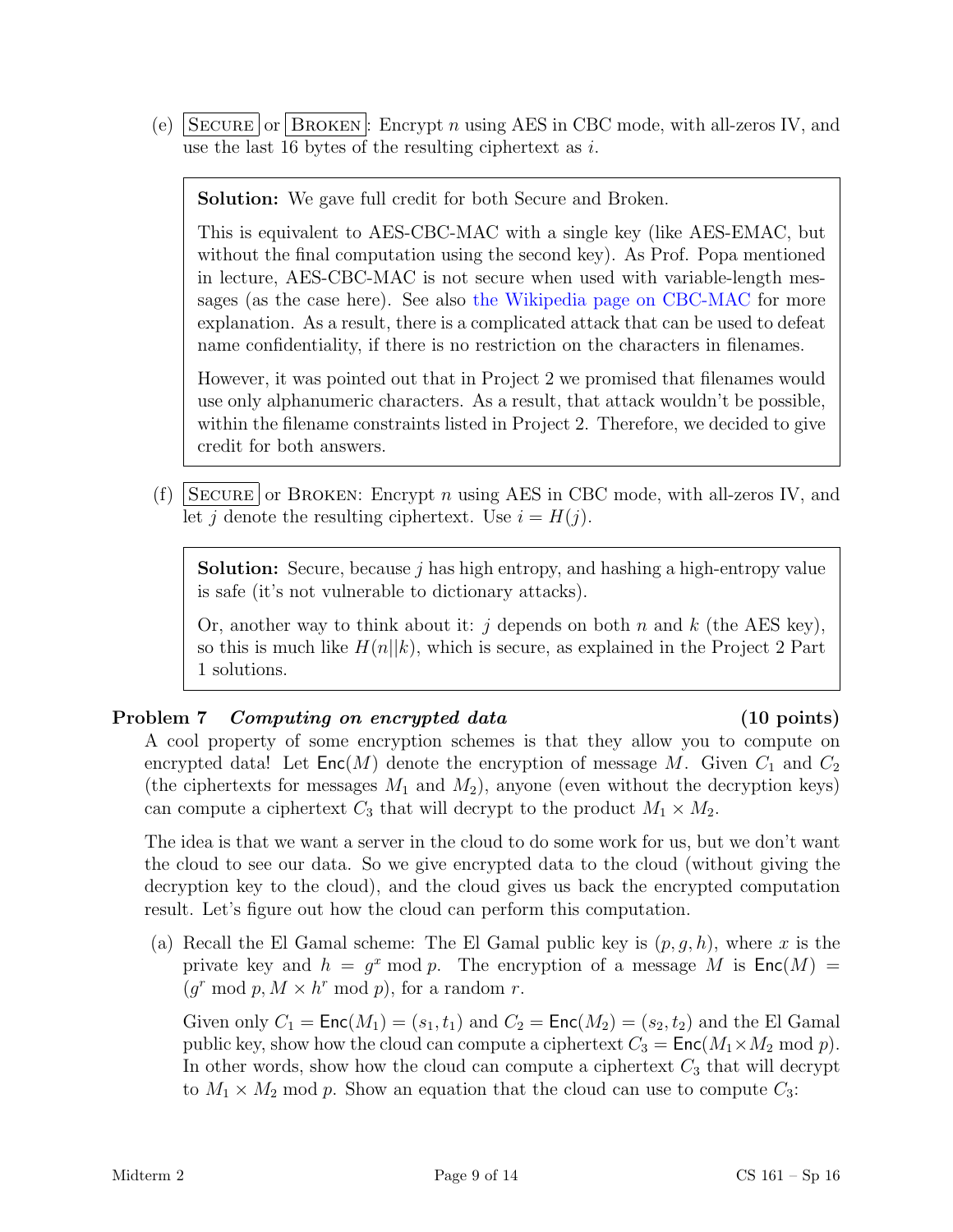**Solution:**  $C_3 = (s_1 s_2 \mod p, t_1 t_2 \mod p)$ 

(b) Suppose the cloud has two plaintext values  $u_1, u_2$ , each a 1024-bit number. Suppose the cloud also has two ciphertexts  $C_1 = \text{Enc}(x_1)$  and  $C_2 = \text{Enc}(x_2)$  that were computed using RSA encryption, and the cloud knows the RSA public key, but the cloud doesn't know  $x_1$  or  $x_2$  or the RSA private key. How can the cloud compute a ciphertext  $C_3 = \mathsf{Enc}(x_1^{u_1} \times x_2^{u_2} \mod n)$  efficiently? You don't need to justify your answer or explain why your solution works.

**Solution:**  $C_3 = C_1^{u_1} \times C_2^{u_2} \mod n$ 

This question was poorly drafted. We didn't teach you RSA encryption in this class, so we shouldn't have asked you about this. Therefore, we gave full credit to everyone on this question.

In fairness to those who spent a significant amount of time working on this question and did figure out how to answer it, we gave bonus points to anyone who answered this question correctly. The bonus points allow to earn back points you lost on other questions. (The total score on the midterm was still capped at 100.)

# Problem 8 Protocol analysis (15 points)

Alice and Bob want to simulate flipping a fair coin. Ideally, each of them would like to be sure that the other can't "cheat" and force the coin to be heads or tails.

For each of the following schemes, determine whether the scheme is secure or not and then circle "Secure" or "Broken". If you circle secure, you don't need to justify your answer. If you circle broken, give the attack that either Alice or Bob would mount to give them better than 50% chance of obtaining heads.

In the following, let p be a 2048-bit prime number, q a generator modulo p, and H a secure cryptographic hash function; these are fixed in advance and known to everyone. You can assume that both parties complete the protocol. That is, neither party will refuse to finish the protocol.

(a) Alice randomly picks a such that  $0 < a < p$  and sends  $g^a$  mod p to Bob. Then, Bob randomly picks b such that  $0 < b < p$  and sends  $g<sup>b</sup>$  mod p to Alice. Then, both compute  $g^{ab}$  mod p. If  $g^{ab}$  mod p is even, the coin flip is heads; if odd, the coin flip is tails.

SECURE or BROKEN

Solution: Attack: Before Bob sends anything, he can check whether his choice of b would cause the coin flip outcome to be heads; if not, he can pick a new b and try again.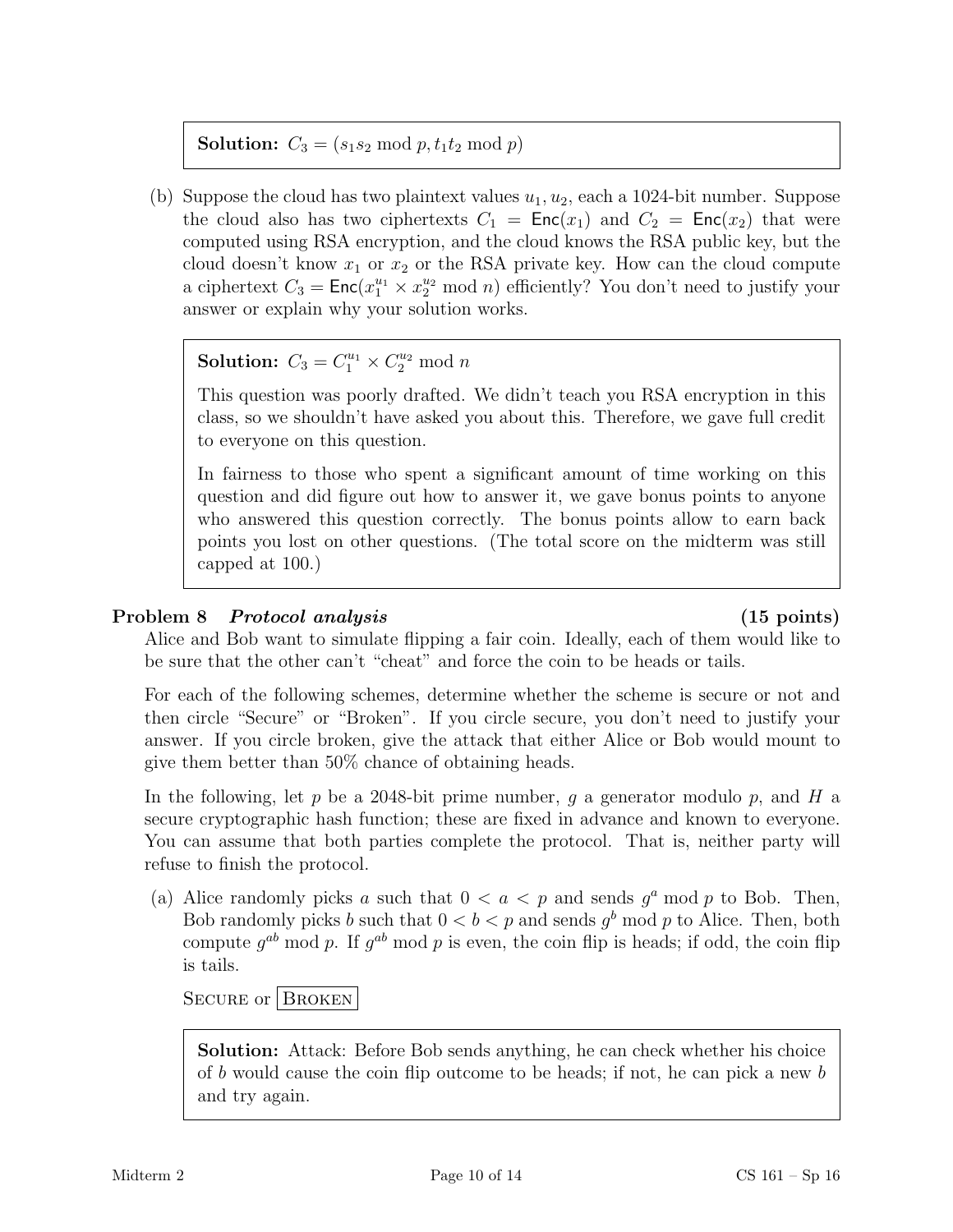Alternate solution: a malicious Alice chooses  $a = p - 1$ , then  $g^{ab} = 1 \text{ mod } p$ regardless of b, so the coin flip always comes up tails. (The problem statement said to make it come out heads, but we accepted this answer as well.)

(b) Alice randomly picks a such that  $0 < a < p$  and sends  $g^a$  mod p to Bob. Then, Bob randomly picks b such that  $0 < b < p$  and sends b to Alice. Then, Alice sends a to Bob and Bob checks that it matches what Alice sent earlier. If  $H(a||b)$  is even, the coin flip is heads; if odd, the coin flip is tails.

SECURE or BROKEN

**Solution:** Explanation: Once Alice has sent  $g^a$  mod p, she is committed: there is only a single value a she'll be able to send later, and she can't "change her mind" or lie about what value of a she had in mind, without being detected. Therefore, there's no way for Alice to cheat Bob.

Next consider Bob. His only opportunity to try anything malicious is after Alice has sent  $g^a$  mod p but before he has sent b (once he sends b, the outcome is determined and there's no going back). But as we saw when studying Diffie-Hellman, knowing  $g^a$  mod p doesn't help you find a. So, when Bob receives  $g^a$  mod p, he can't find a, so he won't be able to predict the value of  $H(a||b)$  at that point.

(c) Alice randomly picks a to be either 0 or 1 and sends  $H(a)$  to Bob. Then, Bob randomly picks  $b$  to be either 0 or 1 and sends  $b$  to Alice. Then, Alice reveals  $a$  to Bob and Bob checks that it matches what Alice sent earlier. If both picked 0 or both picked 1, the coin flip is heads. If one picked 0 and the other picked 1, the coin flip is tails.

SECURE or BROKEN

**Solution:** Attack: Given  $H(a)$ , Bob can find a, since there are only two possibilities for a. Then he sends  $b = a$ .

(d) Alice randomly picks a such that  $0 < a < 2^{128}$  and sends  $H(a)$  to Bob. Then, Bob randomly picks "even" or "odd" and sends that to Alice. Then, Alice reveals a to Bob and Bob checks that it matches what Alice sent earlier. If Bob's guess about a was right (e.g., Bob picked "even" and a is even, or Bob picked "odd" and a is odd), the coin flip outcome is heads, otherwise it is tails.

SECURE or BROKEN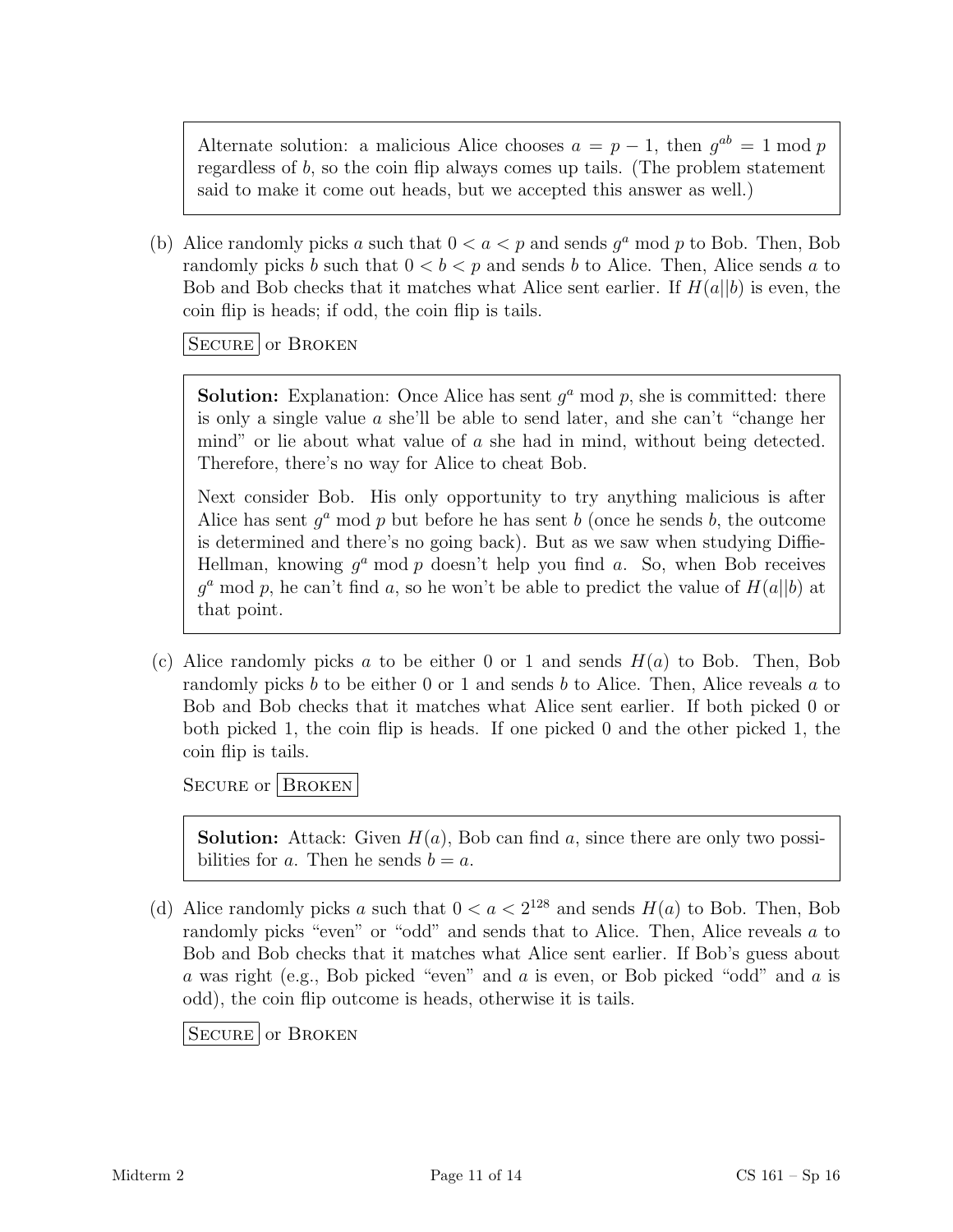**Solution:** Explanation: Similar to part (b), once Alice has sent  $H(a)$ , she's committed—she won't be able to later lie about what value of a she had in mind, because that would require finding a collision in A. Therefore, there's no way for Alice to cheat Bob.

The situation for Bob is similar to part  $(b)$ . The preimage resistance of  $H$  means that, after seeing  $H(a)$ , Bob can't learn a, and Bob can't predict whether a is even or odd—so he has only a 50% chance of guessing right.

(e) Alice randomly picks a such that  $0 < a < 2^{128}$  and randomly picks an AES key k. Alice computes  $c = E_k(a)$  [the AES-CBC encryption of a, under a random IV; c includes the IV and sends c to Bob. Then, Bob randomly picks "even" or "odd" and sends that to Alice. Then, Alice reveals  $a$  and  $k$  to Bob and Bob checks that it matches what Alice sent earlier. If Bob's guess about  $a$  was right (e.g., Bob picked "even" and  $a$  is even, or Bob picked "odd" and  $a$  is odd), the coin flip outcome is heads, otherwise it is tails.

SECURE or BROKEN

Solution: Attack: After Alice receives Bob's guess, Alice can check whether the outcome will be heads if she continues honestly. If yes, she can reveal her a and k. If not, she can pick another key k', compute  $a' = D_{k'}(a)$  [the AES-CBC] decryption of c, under key  $k'$ , and check if  $a', k'$  would lead to an outcome of heads. She keeps picking  $k'$  randomly until she finds  $a', k'$  that would lead to an outcome of heads, and she sends this to Bob. Note that everything will look OK as far as Bob can tell, since  $a', k'$  are consistent with c.

In other words, Alice can "change her mind" about what a was after seeing Bob's guess. This makes it easy for her to cheat and ensure the outcome is heads.

# Problem 9 RSA keypairs (8 points)

You want to generate a RSA keypair and store the private key on two different servers, one in New York and the other in California.

You have a high-security key storage device that can store up to 150 bits of secret key material, and will be highly resistant to tampering or reverse engineering. Corporate policy says that secret key material must not leave those two servers, with the sole exception that it can be copied between a server and the key storage device via USB. You are not allowed to transport or communicate any secret key material except on this key storage device. (For instance, storing a copy of your private key on your laptop's hard drive is prohibited. Sending your private key over the Internet is prohibited, even if it is encrypted before transmission.) The key storage device must never leave your personal possession. You have only one key storage device and can only afford to take one trip from California to New York.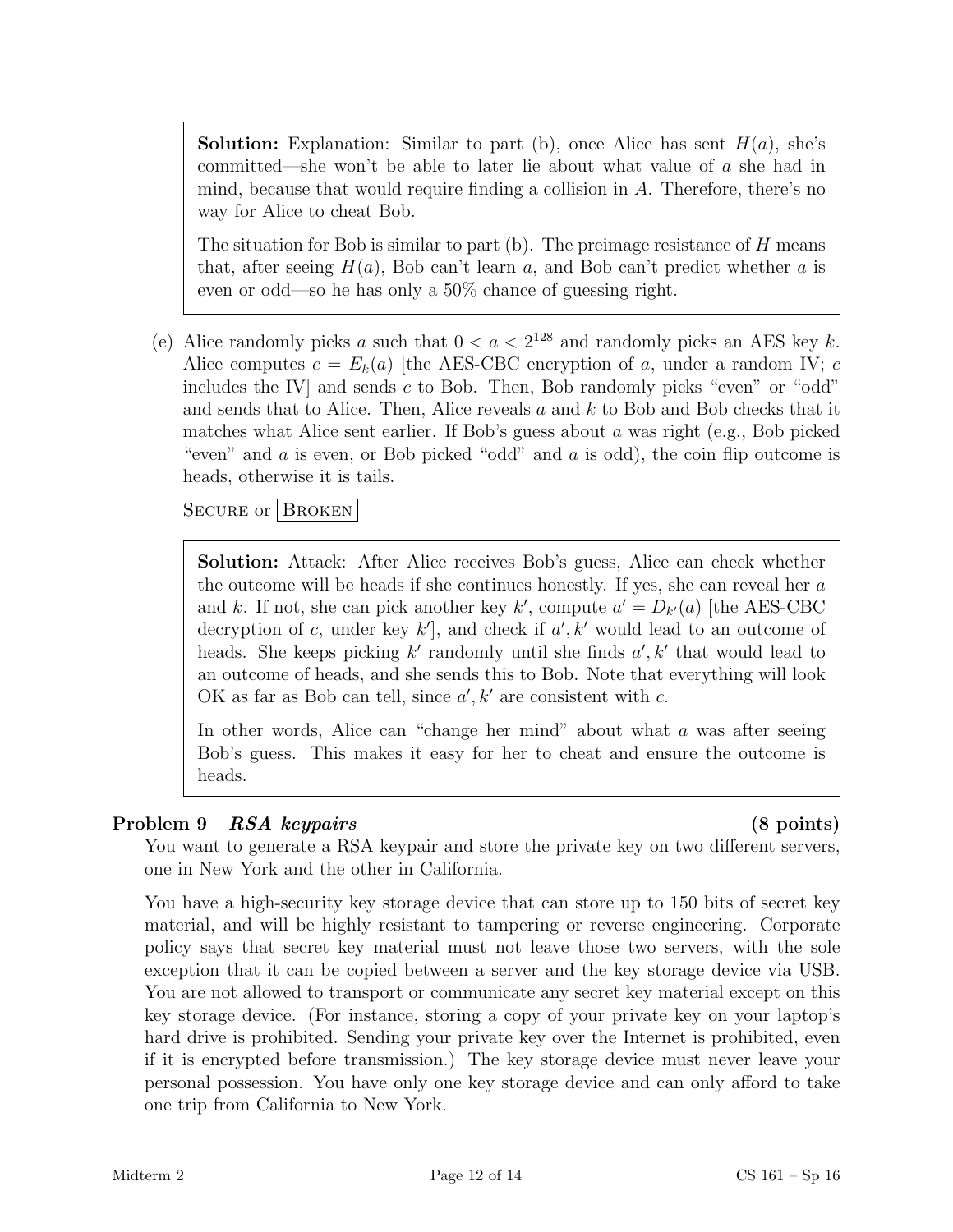Describe how you can securely generate such a keypair and install it on both servers, with only one trip from California to New York.

Solution: Use a cryptographically secure PRNG. Store the seed on the key storage device. Generate a random RSA keypair, but whenever the key generation algorithm asks for random bits, instead use the next pseudorandom bit from the CSPRNG. Then both NY and CA will generate the same keypair, since they start from the same seed.

Or: Pick a 150-bit for a CSPRNG; use the output of the CSPRNG as the randomness for the RSA key generation algorithm.

Or: Pick a random AES key k and store it on the key storage device. Generate the infinite stream of pseudorandom bits  $\text{AES}_k(0), \text{AES}_k(1), \text{AES}_k(2), \ldots$  (like in counter mode). Do RSA key generation, but use pseudorandom bits from the stream in place of the random bits needed by key generation.

Note: This is similar to how TLS derives symmetric keys from the pre-master secret (seed), except here we are deriving asymmetric keys from the seed, so it's a bit more challenging.

The challenging part of this problem is that RSA keys are 2048 bits long. A 150-bit RSA key (e.g., 75-bit primes  $p, q$ ) is insecure: it's easy to factor numbers of that size. Therefore, simply storing the private key on the storage device doesn't work.

Using the output of a CSPRNG directly as the private key doesn't quite work. You can't use the output of a CSPRNG directly as  $p, q$ , as likely the resulting numbers won't be prime. With the form of RSA we showed you in class, the public exponent is 3; as a result, using the output of a CSPRNG directly as  $d$  won't work, because we need d to satisfy  $3d = 1 \pmod{(p-1)(q-1)}$ , and a random d probably won't satisfy that equation.

If you read about RSA elsewhere, you might have read about another variant of RSA where the public exponent e can be arbitrary, so long as  $ed = 1 \pmod{(p-1)(q-1)}$ . With this variant of RSA, it's possible to put together a solution that almost works: store a CSPRNG seed on the storage device, then use the first 2048 bits of output of the CSPRNG as d. The server in CA generates random primes  $p, q$ , computes  $n = pq$  and then  $e = 1/d \pmod{p-1(q-1)}$  and publishes e, n. We travel to NY with the storage device, and the server in NY rederives d, then downloads the public key e, n from the CA server over the Internet. This almost works, but not quite: not all values of d will work; we need d to be relatively prime to  $(p-1)(q-1)$ for this to work, and a random d might or might not satisfy those equations. (For instance, d needs to be odd; that happens with probability only  $1/2$ .) You could fix up this solution by having the server in CA pick a new seed repeatedly until it finds one where the corresponding  $d$  is OK, though then the solution ends up being a bit complicated to describe.